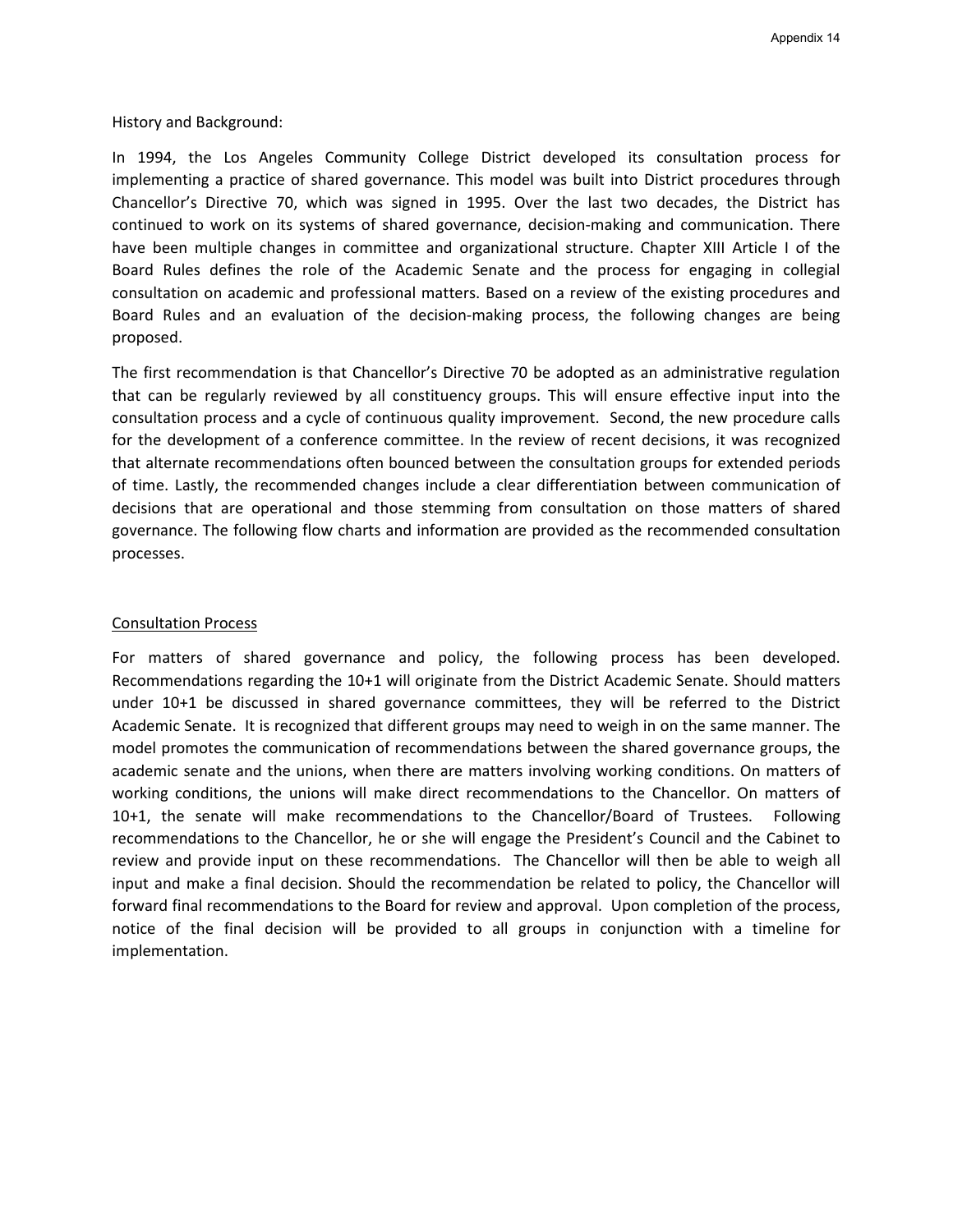



## Operational Consultation

On issues related to operations, the District relies on its consultation groups, including councils and committees. Recommendations regarding operations are expected to go through the councils and their associated committees prior to making a recommendation to the Chancellor. On issues related to academic and professional matters, recommendations should be reviewed by both the councils and the District Academic Senate. On issues that may impact working conditions, the recommendations should be reviewed by the respective bargaining units.

The consultation process is built on the development of mutual understanding and a commitment toward consensus. Through this process, it is recognized that different constituent groups may have divergent recommendations derived from their specific frame of reference and expertise. The Conference Committee is the venue designed to review all recommendation and evidence to provide a final recommendation the Cabinet/President's Council.

This proposal calls for convening a Conference Committee only in situations in which the groups cannot come to agreement on a recommendation. The Conference Committee's recommendation will be the official recommendation resulting from the consultation process. All background information used to develop the recommendation will be provided to the Cabinet/President's Council, including the original recommendations from the constituent group(s). When it is identified by any constituent group that the consultation process has failed to reach consensus, the District's Executive Staff member overseeing the decision will call for a conference committee. The Executive Staff member will work with all those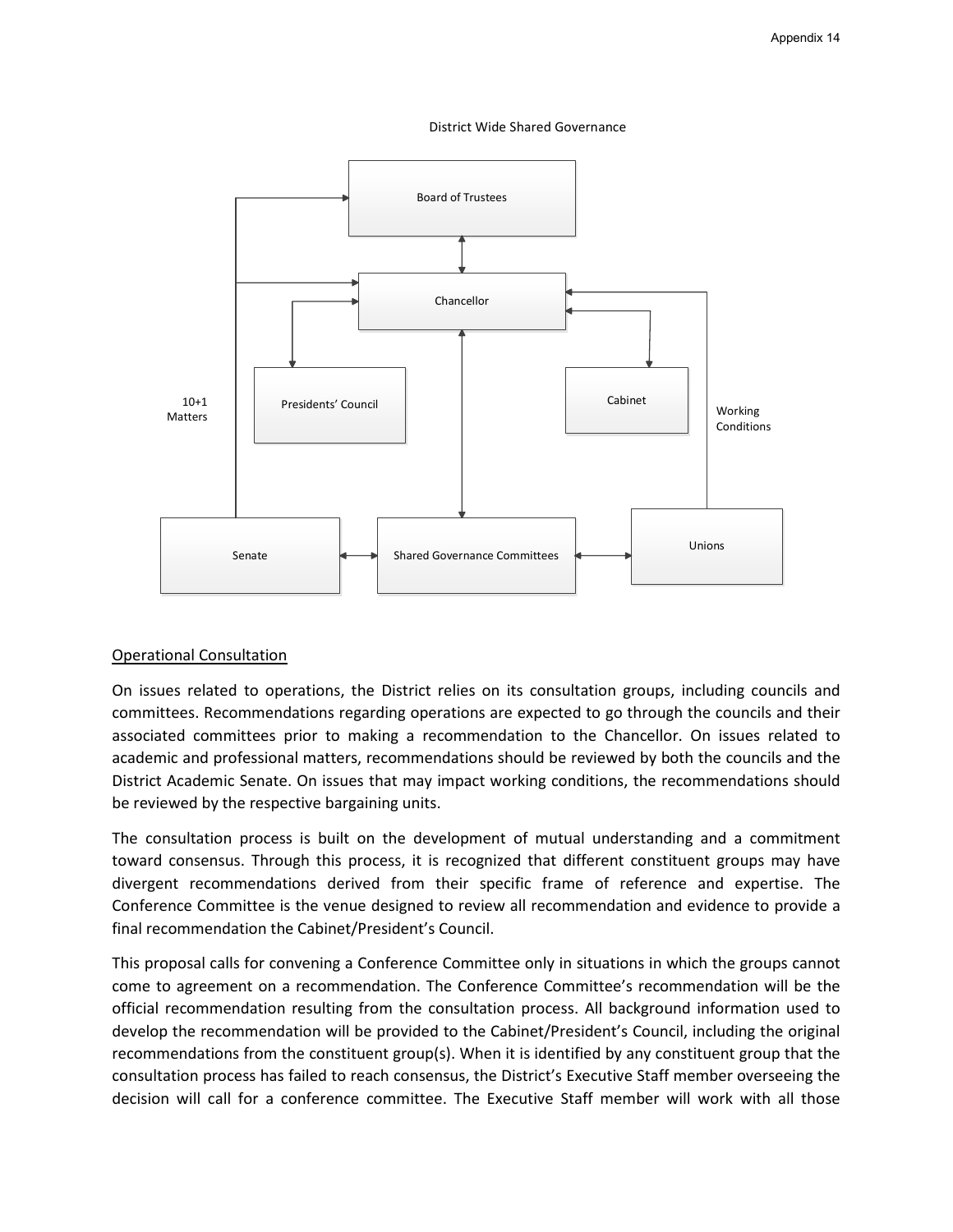involved in the decision-making process to develop the membership of the committee. The makeup of the Conference Committee will differ depending on the recommendation being reviewed. Each group should select a representative with the requisite knowledge and expertise to make an informed decision on the matter at hand. Each member of the committee must be empowered by the constituent group he/she represent to make the final recommendation. Should the Conference Committee fail to reach consensus, the recommendation will be the result of the majority vote of the Conference Committee.

All recommendations will be reviewed by the President's Council and Cabinet for review and input and further feedback will be provided to the Chancellor who will make the final decision. Upon completion of the process, notice of the final decision will be communicated to all groups in conjunction with a timeline for implementation.



## District Wide Operational Consultation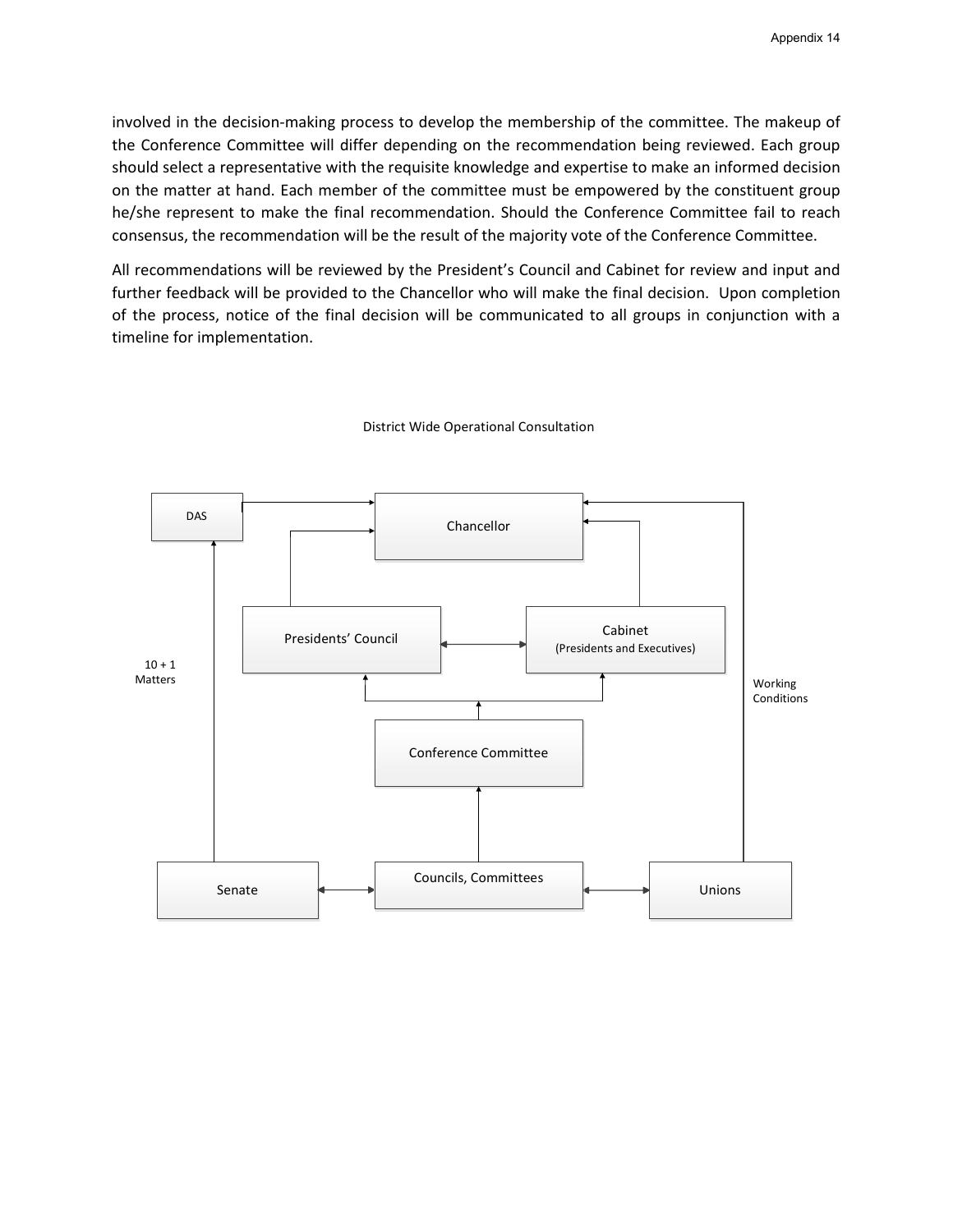## **Glossary**

**Cabinet** – An advisory group to the Chancellor constituted by the nine college presidents and the District executive staff (deputy chancellor, vice chancellors, chief facilities executive, general counsel).

**Conference Committee** – An ad hoc committee brought together to make a final recommendation on a particular matter. Constituted by a unique membership to be determined on a case by case basis and selected by each constituency group involved in the matter at hand.

**Councils** – Operational councils made up of the vice presidents from the colleges. Councils are the **Chief Instructional Officers Council**, the **Chief Student Services Officers Council** and the **District Administrative Council**. The following committees report to the Councils:

| <b>Curriculum and Schedule Deans Committee</b>                 |
|----------------------------------------------------------------|
| <b>Career and Technical Education Deans Committee</b>          |
| <b>CalWORKs Coordinators Committee</b>                         |
| District Research Committee (DRC)                              |
| <b>District Distance Education (DE) Coordinators</b>           |
| Disabled Student Programs and Services (DSPS) Coordinators     |
| EOP&S Directors' Committee - Region 7 Collaborative            |
| <b>Child Development Center Coordinators</b>                   |
| <b>Student Success and Support Program (SSSP) Coordinators</b> |
| <b>Financial Aid Managers</b>                                  |
| <b>District Admissions and Records Committee</b>               |
| Associated Students Organization (ASO) Advisors Committee      |
| <b>International Student Advisors Committee</b>                |
| <b>Business Office Managers</b>                                |
| <b>Bookstore Managers Committee</b>                            |
| <b>District Technology Committee</b>                           |
| <b>District Admissions and Records</b>                         |
| <b>Schedule Production Deans Committee</b>                     |
| <b>Equal Opportunity Advisory Committee</b>                    |